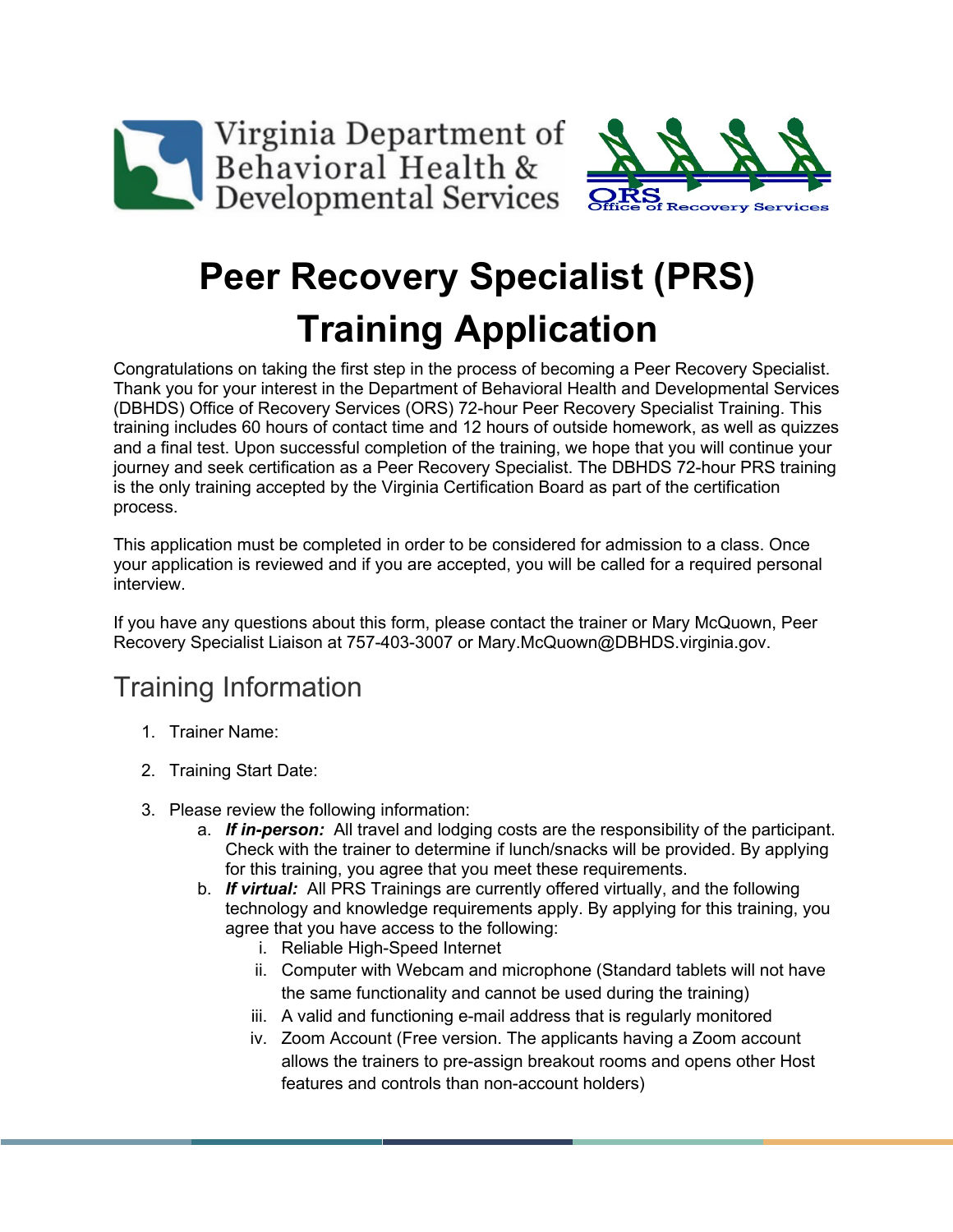- v. Understanding and ability to access and complete online forms and quizzes while running the Zoom application.
- vi. Understanding and ability to access an online shared drive.
- vii. A private area to attend the training to ensure their privacy and the privacy of other students.
- c. Do you agree to the applicable information noted above?

**⊙** Yes

◯ No (Please note that if you select "No," your application cannot be considered.

4. Are you planning to become a Family Support Partner?

O Yes O No

O Unsure

#### Criminal Background Acknowledgement Form

Before beginning the process of becoming a Certified Peer Recovery Specialist (CPRS), the Office of Recovery Services (ORS) wants you to be informed about the impact that a criminal history may have on your ability to secure employment in the behavioral health field. There are certain crimes (called barrier crimes) that prevent individuals from being employed in the behavioral health field. It is important to understand this before making the decision to enter the -PRS profession. ORS strongly recommends that if you have a criminal history, you make the determination whether the criminal conviction will prevent you from gaining employment in the behavioral health field. This can be done by obtaining an FBI criminal background check and comparing it to the list of barrier crimes in the Code of Virginia.

Please review and agree to the following statements before submitting your application. Please note that if you do not agree to the following statements, your application cannot be reviewed.

- 1. I understand that a criminal background may impact my ability to find employment in the behavioral health field. Agree
- 2. Thave received information on how to request an FBI background check. | Agree
- 3. Thave received information regarding what are considered barrier crimes (crimes that may prevent employment in the behavioral health field) in the Code of Virginia. Agree
- 4. I understand that it is strongly recommended that I request a background check before pursuing a PRS career path.
	- l Agree
- $\overline{5}$ . Tunderstand that it is my decision/responsibility whether to request a background check. Agree

### Your Information

- 1. First name:
- 2. Last name:
- 3. What pronouns do you use?  $\bigcap$ He/him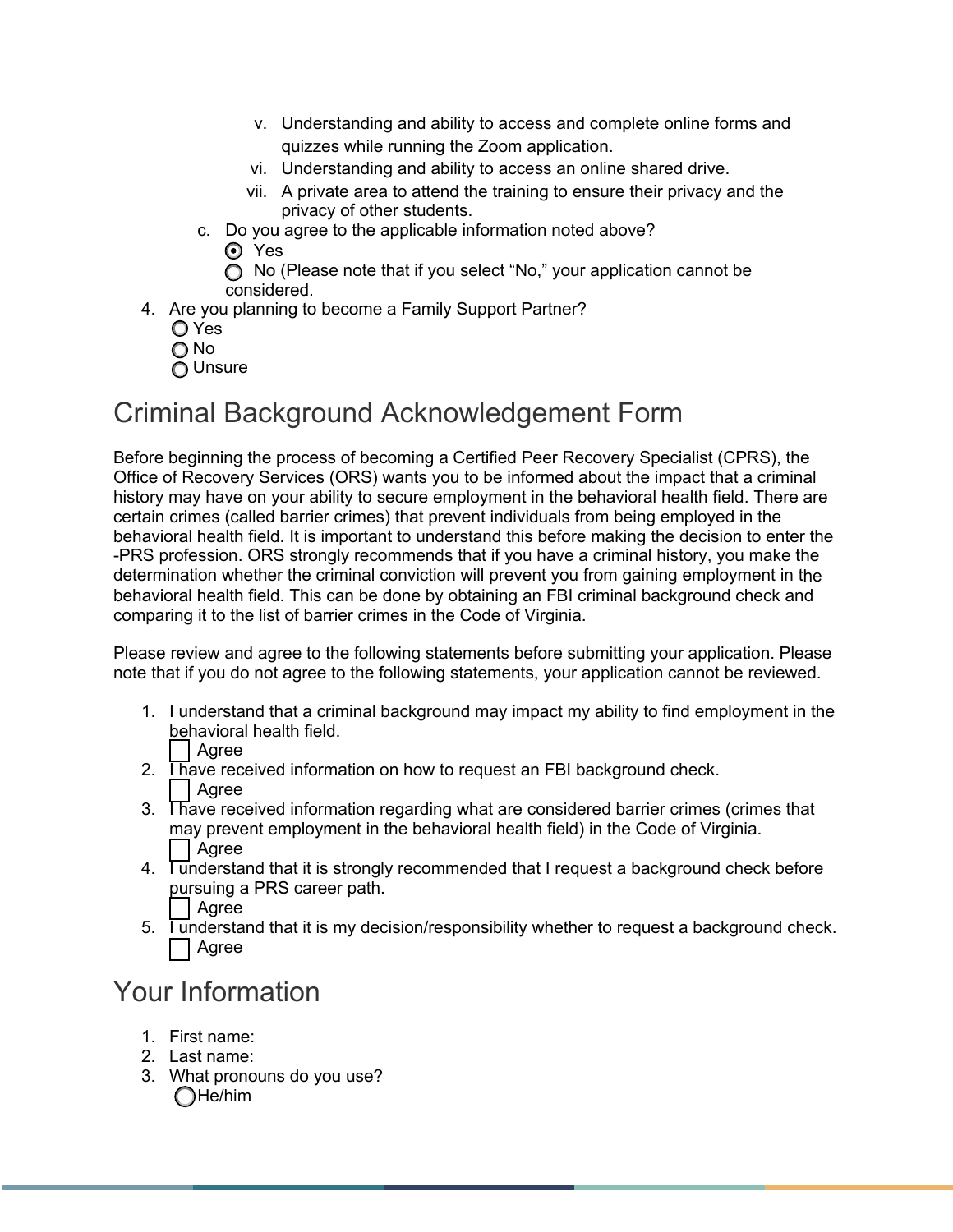She/her

They/them

Other (please specify):

- 4. Home phone:
- 5. Cell phone:
- 6. Home address (Street, City, ZIP):
- 7. Home email (Please choose a regularly monitored email. This email will be used for all correspondence.):
- 8. Please type your name as you'd want it to appear on your certificate of completion:

### **Demographics**

These questions are not required and will only be used for informational purposes. These responses will not be considered when evaluating your application.

- 1. What gender do you identify with?
	- $\square$  Man
	- Woman

 $\Box$  Transgender

- $\square$  Do not identify as male, female, or transgender
- $\Box$  Prefer not to answer
- $\Box$  Prefer to self-describe (please specify):
- 2. Which best describes your race or ethnicity? [Select all that apply.] American Indian or Alaskan Native
	- $\Box$  Asian
	- □ Black or African American
	- $\Box$  Hispanic, Latino or Spanish Origin
	- □ Middle Eastern or North African
	- □ Native Hawaiian or Other Pacific Islander
	- White / Caucasian
	- $\overline{\mathsf{I}}$  Prefer not to answer
	- Other race, ethnicity, or origin (please specify):
- 3. What is your date of birth?
- 4. Which age range category do you fall into?
	- $Q$  18-25
	- $Q$  26-40
	- $O$  41-55
	- 56-65
	- $\bigcap$  66 and up
	- Prefer not to answer

### Employment & Education

- 1. What is your current employment status?
	- $\bigcirc$ I am employed
	- $\bigcap$  am a volunteer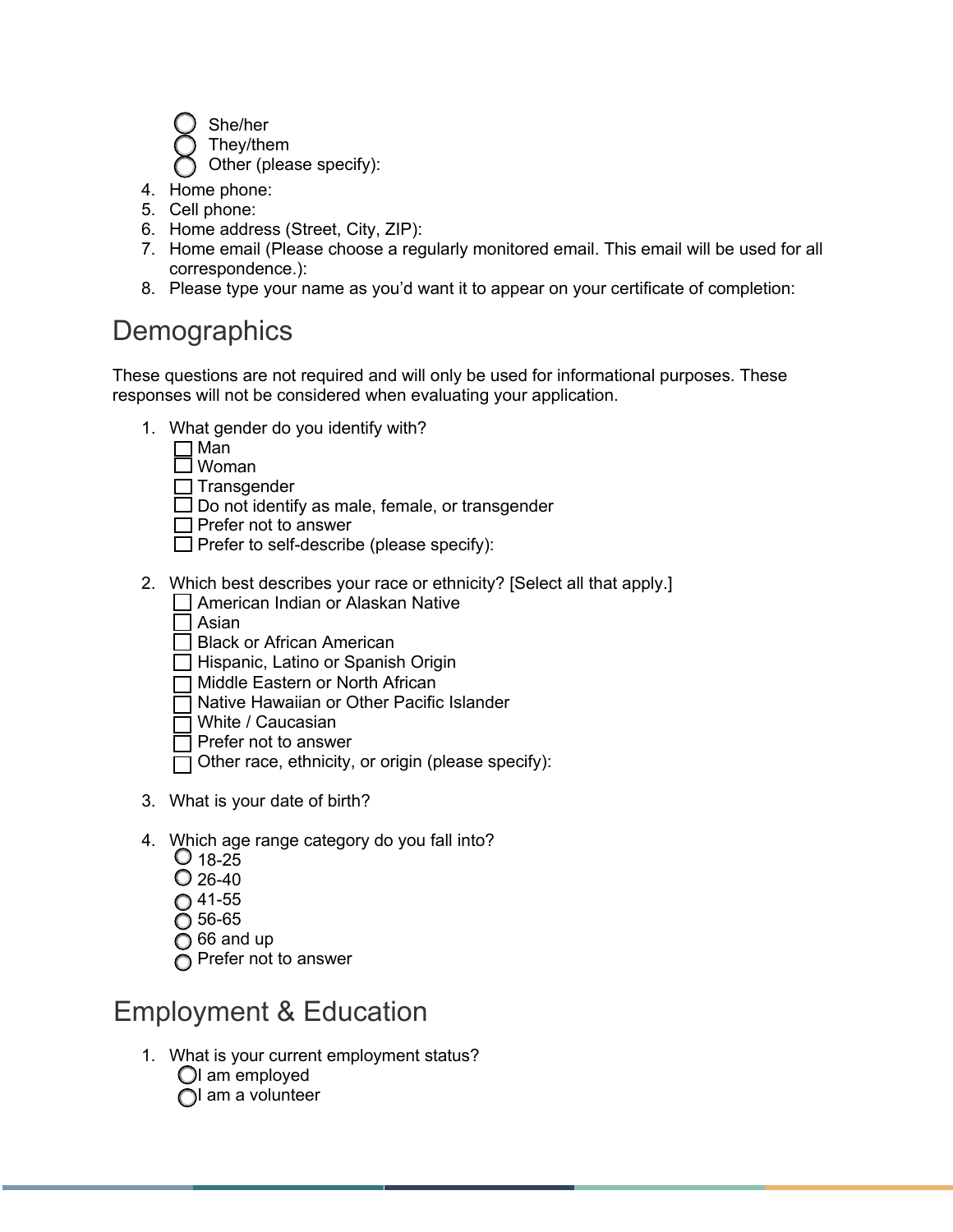- I am employed and volunteer
- I am looking for employment/volunteer opportunities
- Other (please specify):
- 2. Current employer:
- 3. Current job title:
- 4. Work Phone:
- 5. Work Email:
- 6. Work address (Street, City, ZIP):
- 7. Name of organization(s) you volunteer for:
- 8. Have you been told by an organization or agency that you will be hired as a Peer Recovery Specialist or Family Support Partner once you complete this course? **O**Yes **ONo**
- 9. If yes, what is the name of the hiring organization?
- 10. What is the highest level of education you have attained?
	- ◯ Less than high school/GED
	- High school/GED
	- Some college
	- College degree
	- Vocational school
	- Post-college graduate degree
	- Prefer not to answer
- 11. Please list the name and completion date of any recovery or peer support related trainings that you have completed. (Examples of relevant trainings include: WRAP, CELT, WHAM, eCPR, NAMI Peer to Peer, NAMI Basics, NAMI Family to Family, Advanced Parent Leadership Training, HFW)

# Essay Questions

Answer all of the following essay questions on your own. Your answers can be brief, but please use complete sentences. This is not about right & wrong answers. It is to assess your understanding of the requirements to be a participant in this Peer Recovery Specialist training and your lived experience with recovery from mental health and/or substance use challenges or as a parent/caregiver of a youth or young adult with mental health and/or substance use challenges. Peer Recovery Specialists assist individuals they serve in many activities requiring these skills.

1. What difference do you anticipate in your life as a result of successfully completing the Peer Recovery Specialist Training?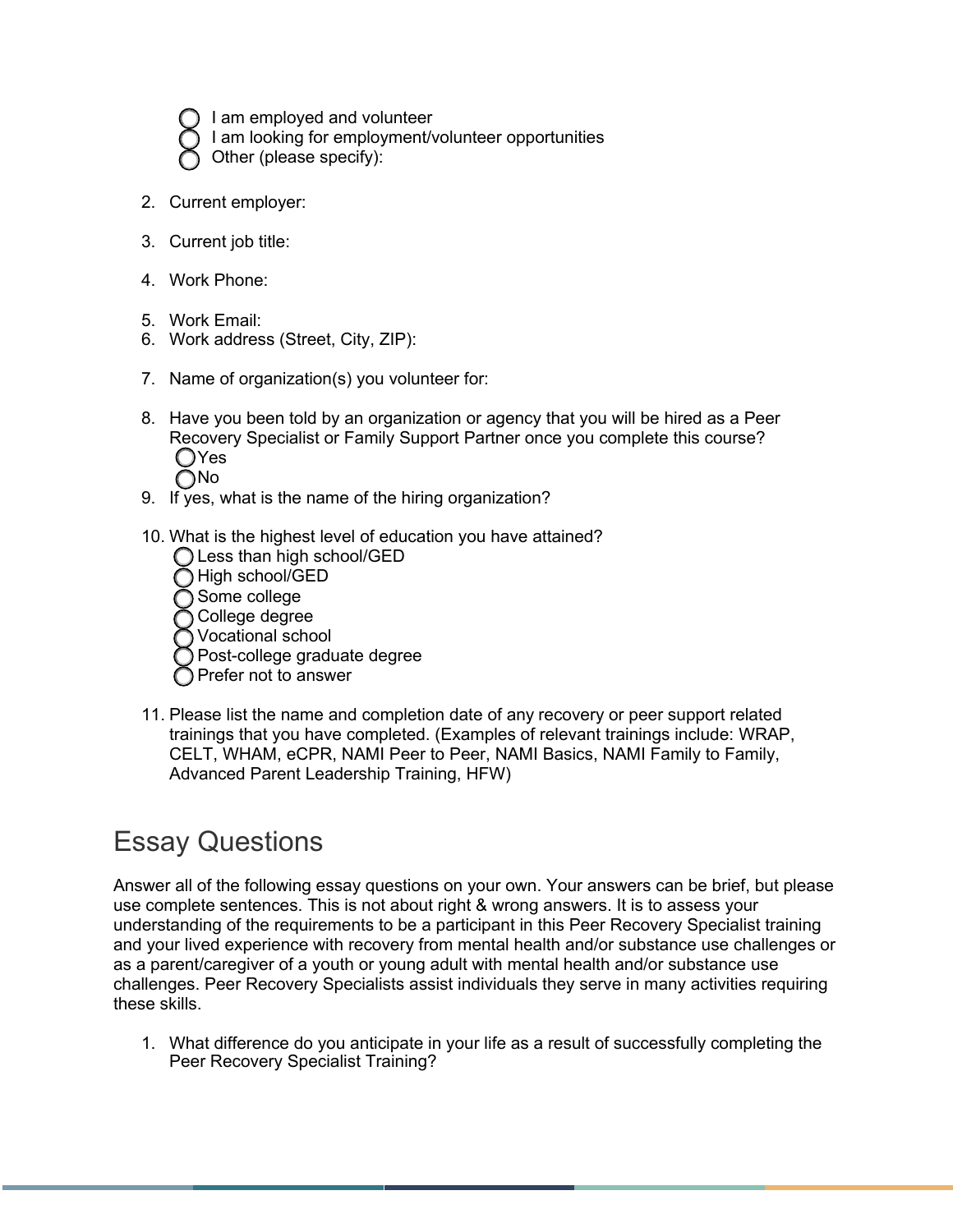- 2. What types of experiences, if any, have you had in advocating or supporting individuals living with mental health and/or substance use challenges? Please describe.
- 3. Do you consider yourself a person in recovery and what does that mean to you?
- 4. What skills and resources do you use in your recovery?
- 5. Is there anything else you would like us to know in considering you for the Peer Recovery Specialist Training?

### Reference Information

Please provide information for a personal or professional reference.

- 1. Reference Name:
- 2. Reference Phone Number:
- 3. Reference Email Address:
- 4. What is your relationship to this reference? (e.g., friend, employer)